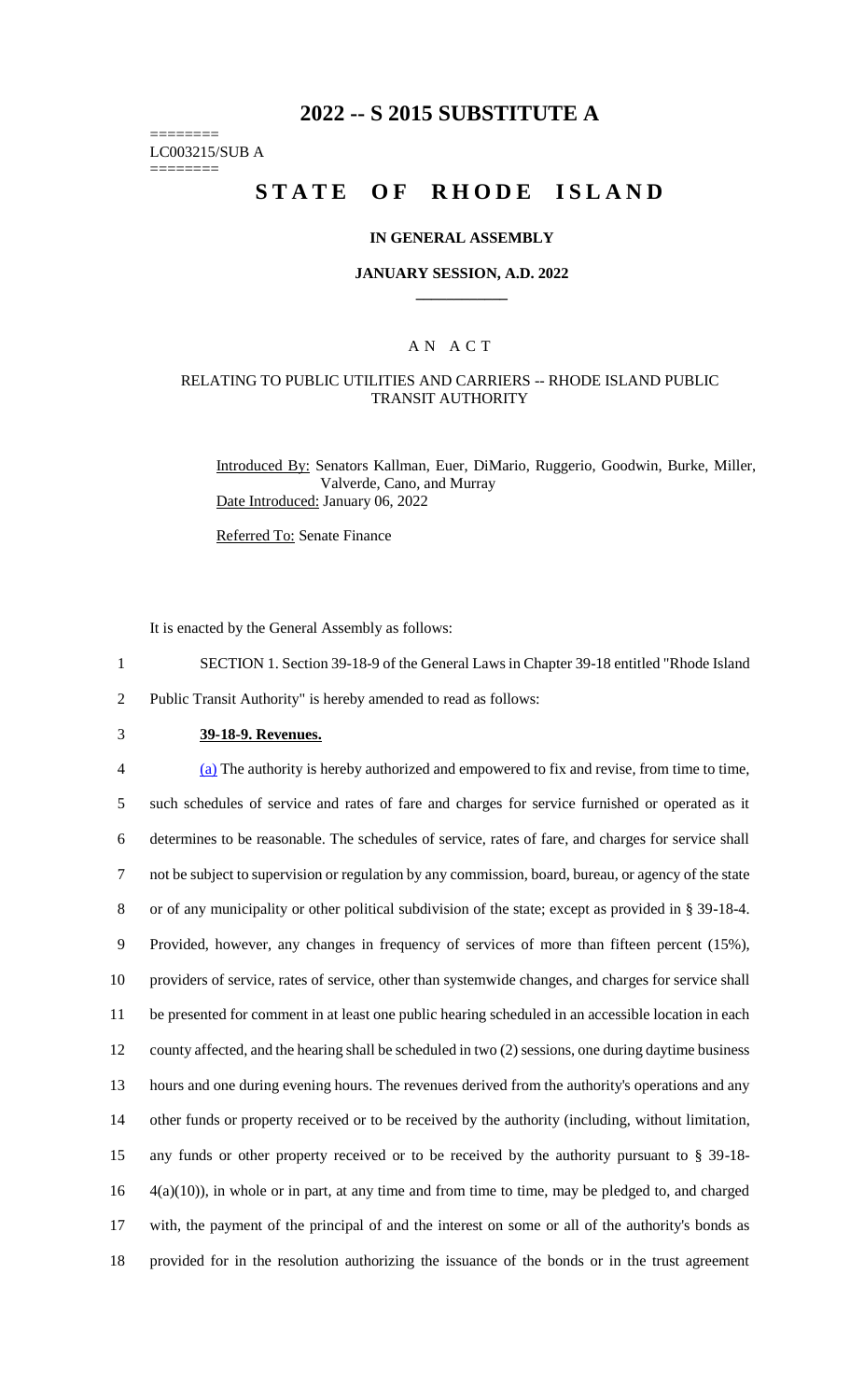securing the bonds. The pledge shall be valid and binding from the time when the pledge is made; the revenues, funds, or other property so pledged, and thereafter received by the authority, shall immediately be subject to the lien of the pledge without any physical delivery thereof or further act, and the lien of any pledge shall be valid and binding as against all parties having claims of any kind, in tort, contract, or otherwise, against the authority, irrespective of whether the parties have notice thereof. Neither the resolution nor any trust agreement by which a pledge is created need be filed or recorded except in the records of the authority.

- 8 (b) There is hereby established a department of transportation--Rhode Island public transit
- 9 authority (RIPTA) R-line free service pilot program. The authority shall provide free fare bus route
- 10 service along the "R-line" for a twelve (12) month period beginning September 1, 2022. The
- 11 authority shall track ridership data related to the pilot program and submit a report to the speaker
- 12 of the house, the president of the senate, and the governor no later than March 1, 2024.
- 13 SECTION 2. This act shall take effect on September 1, 2022.

======== LC003215/SUB A ========